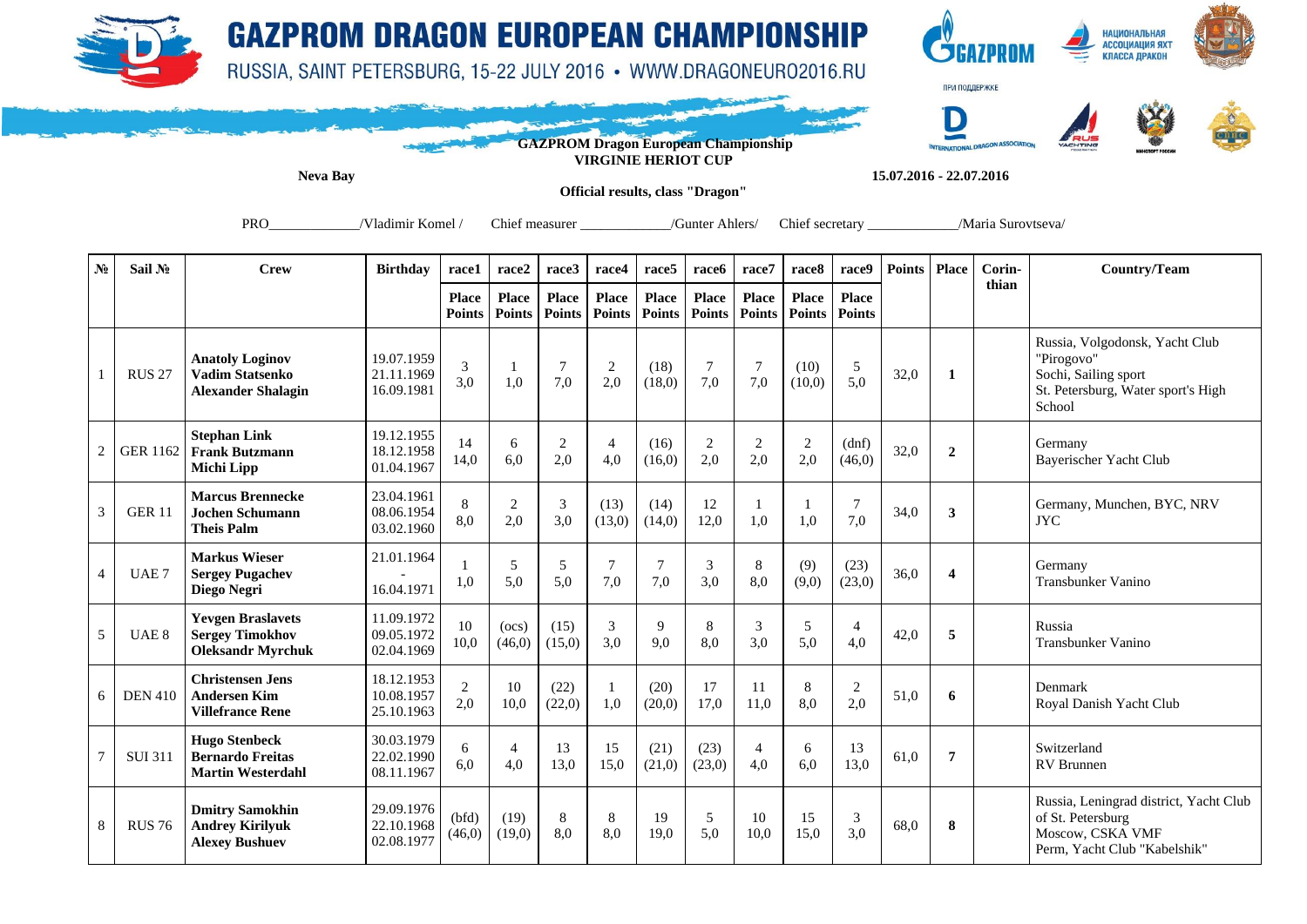| 9  | <b>HUN 57</b>    | <b>Ferenc Kis-Szolgvemi</b><br><b>Karoly Vezer</b><br><b>Tamas Kiss</b>        | 20.03.1971<br>05.12.1969<br>30.09.1970 | $\sqrt{5}$<br>5,0     | (18)<br>(18,0)        | $\overline{4}$<br>4,0 | 16<br>16,0     | 15<br>15,0            | 15<br>15,0            | (ocs)<br>(46, 0) | 7<br>7,0              | 8<br>8.0       | 70,0  | $\boldsymbol{9}$ |                | Hungary<br>Kereked VK                   |
|----|------------------|--------------------------------------------------------------------------------|----------------------------------------|-----------------------|-----------------------|-----------------------|----------------|-----------------------|-----------------------|------------------|-----------------------|----------------|-------|------------------|----------------|-----------------------------------------|
| 10 | <b>GER 1157</b>  | <b>Michael Schmidt</b><br><b>Philipp Malte</b><br><b>Mario Wagner</b>          | 04.07.1948<br>03.10.1968<br>15.06.1957 | 16<br>16,0            | 14<br>14,0            | (28)<br>(28,0)        | 10<br>10,0     | 3<br>3,0              | 1.0                   | 9<br>9.0         | (bfd)<br>(46,0)       | 18<br>18.0     | 71,0  | 10               |                | Germany<br><b>RVE</b>                   |
| 11 | <b>POR 66</b>    | <b>Jose Sotto Mayor Matoso</b><br><b>Gustavo Lima</b><br><b>Frederico Melo</b> | 15.04.1953<br>13.07.1977<br>13.07.1987 | $\overline{4}$<br>4,0 | 9<br>9.0              | (29)<br>(29,0)        | 5<br>5.0       | (24)<br>(24,0)        | 18<br>18.0            | 5<br>5.0         | 12<br>12.0            | 22<br>22.0     | 75,0  | 11               |                | Portugal<br>Clube Naval de Cascais      |
| 12 | UAE 9            | <b>Hendrick Witzmann</b><br><b>Henrique Anjos</b><br><b>Bjorn Ogstergich</b>   | 14.05.1973<br>29.01.1977               | 20<br>20,0            | (26)<br>(26,0)        | $\mathbf{1}$<br>1,0   | 6<br>6.0       | 6<br>6.0              | 20<br>20.0            | 19<br>19.0       | $\overline{4}$<br>4.0 | (24)<br>(24,0) | 76,0  | 12               |                | Germany<br><b>Transbunker Vanino</b>    |
| 13 | <b>RUS 31</b>    | <b>Mikhail Senatorov</b><br><b>Alexandr Yanin</b><br><b>Maxim Semerkhanov</b>  | 03.01.1951<br>21.02.1963<br>01.08.1975 | 11<br>11.0            | (34)<br>(34,0)        | 6<br>6.0              | 17<br>17.0     | $\overline{2}$<br>2.0 | 9<br>9.0              | 13<br>13.0       | 19<br>19.0            | (20)<br>(20,0) | 77,0  | 13               |                | Russia, Moscow<br>Yacht Club "Pirogovo" |
| 14 | RUS <sub>6</sub> | <b>Georgy Shaiduko</b><br><b>Denis Berezkin</b><br>Mikhail Markin              | 06.08.1962<br>22.06.1971<br>05.10.1982 | 9<br>9,0              | 16<br>16,0            | 14<br>14,0            | 11<br>11,0     | (29)<br>(29,0)        | $\overline{4}$<br>4,0 | (23)<br>(23,0)   | 11<br>11,0            | 21<br>21,0     | 86,0  | 14               |                | Russia, Moscow<br>Yacht Club "Pirogovo" |
| 15 | <b>DEN 408</b>   | <b>Frank Berg</b><br><b>Soren Hyalsoe</b><br><b>Carsten Hey</b>                | 12.07.1947<br>16.08.1944<br>03.07.1964 | 19<br>19,0            | 17<br>17,0            | 17<br>17,0            | 12<br>12,0     | 13<br>13,0            | 11<br>11,0            | (24)<br>(24,0)   | (27)<br>(27,0)        | 1<br>1,0       | 90,0  | 15               | $\mathbf{1}$   | Denmark<br>Dragoer                      |
| 16 | <b>GBR 758</b>   | <b>Klaus Diederichs</b><br><b>Karol Jablonski</b><br><b>James Antony Lea</b>   | 20.11.1955<br>25.08.1962<br>13.04.1973 | 13<br>13,0            | (23)<br>(23,0)        | 21<br>21,0            | 21<br>21,0     | (26)<br>(26,0)        | 13<br>13,0            | 12<br>12,0       | 13<br>13,0            | 6<br>6,0       | 99,0  | 16               |                | <b>Great Britain</b><br><b>RORC</b>     |
| 17 | <b>FRA 365</b>   | <b>Christian Guyader</b><br><b>Gwen Chapalain</b><br><b>Erwan Lechat</b>       | 29.01.1960<br>07.02.1969<br>08.01.1974 | $\tau$<br>7,0         | (35)<br>(35,0)        | 18<br>18,0            | 18<br>18,0     | -1<br>1,0             | (25)<br>(25,0)        | 15<br>15,0       | 22<br>22,0            | 19<br>19,0     | 100,0 | 17               |                | France<br><b>SRD</b>                    |
| 18 | <b>GER 1113</b>  | Tanja Jacobsohn<br><b>Bernhard Jakobsohn</b><br><b>Jan Scharffetter</b>        | 01.04.1964<br>07.09.1964<br>09.05.1963 | (26)<br>(26,0)        | 15<br>15,0            | 9<br>9,0              | 23<br>23,0     | (27)<br>(27,0)        | 10<br>10,0            | 6<br>6.0         | 21<br>21,0            | 17<br>17,0     | 101.0 | 18               | $\overline{2}$ | Germany<br><b>LYC</b>                   |
| 19 | <b>GER 69</b>    | <b>Christof Wieland</b><br><b>Peter Koenig</b><br><b>Thomas Scherer</b>        | 01.08.1965<br>15.02.1961<br>31.01.1961 | 25<br>25,0            | (28)<br>(28,0)        | 24<br>24,0            | 14<br>14,0     | 5<br>5,0              | 14<br>14,0            | (31)<br>(31,0)   | 18<br>18,0            | 11<br>11,0     | 111,0 | 19               | $\mathfrak{Z}$ | Germany<br>Bayerischer Yacht Club       |
| 20 | <b>RUS 34</b>    | <b>Vasiliv Senatorov</b><br><b>Igor Ivashintsov</b><br>Slava Varnachkin        | 11.08.1955<br>30.09.1972<br>15.06.1959 | (27)<br>(27,0)        | 8<br>8,0              | 12<br>12,0            | 22<br>22,0     | 25<br>25,0            | (31)<br>(31,0)        | 14<br>14,0       | 20<br>20,0            | 10<br>10.0     | 111,0 | 20               |                | Russia, Moscow<br>Yacht Club "Pirogovo" |
| 21 | <b>GER 1175</b>  | <b>Jan Woortman</b><br><b>Soenke Bruhns</b><br><b>Nicolas Raedecke</b>         | 31.03.1969<br>22.10.1966<br>13.01.1973 | 23<br>23,0            | $\mathfrak{Z}$<br>3,0 | (30)<br>(30,0)        | (28)<br>(28,0) | 22<br>22,0            | 6<br>6.0              | 22<br>22.0       | 14<br>14,0            | 25<br>25.0     | 115,0 | 21               | $\overline{4}$ | Germany<br>NRV, LYC, VSaW               |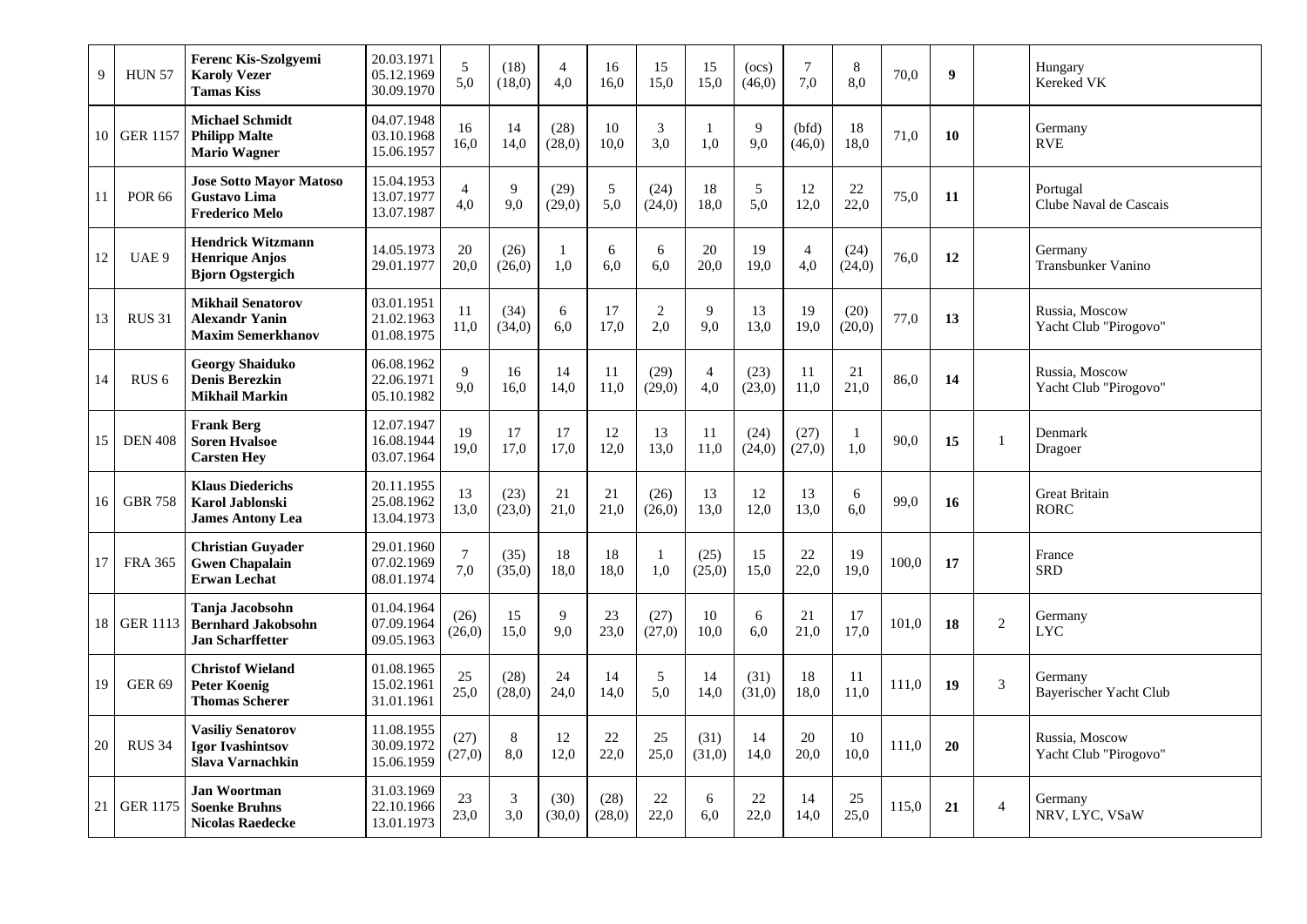| 22 | <b>RUS 98</b>    | Igor Goikhberg<br><b>Dmitry Berezkin</b><br><b>Roman Sadchykov</b>              | 06.05.1965<br>10.02.1963<br>01.10.1966               | (bfd)<br>(46,0) | 27<br>27,0            | 19<br>19,0       | 9<br>9,0       | 17<br>17,0            | 16<br>16,0     | 18<br>18,0     | (bfd)<br>(46, 0) | 9<br>9.0        | 115,0 | 22 |                  | Russia, St. Petersburg<br>SPb RYC                                |
|----|------------------|---------------------------------------------------------------------------------|------------------------------------------------------|-----------------|-----------------------|------------------|----------------|-----------------------|----------------|----------------|------------------|-----------------|-------|----|------------------|------------------------------------------------------------------|
| 23 | MON <sub>2</sub> | <b>Rathsack Jens</b><br>Perreira Diogo<br><b>Marcellino Thiago</b>              | 07.06.1955<br>14.09.1975<br>22.07.1975               | 17<br>17,0      | 20<br>20.0            | 11<br>11,0       | (27)<br>(27,0) | -11<br>11,0           | (26)<br>(26,0) | 16<br>16.0     | 25<br>25,0       | 16<br>16.0      | 116,0 | 23 |                  | Monaco<br>Yacht club of Monaco                                   |
| 24 | <b>SWE 389</b>   | <b>Karl-Gustaf Lohr</b><br><b>Martin Rudback</b><br><b>Jesper Bendix</b>        | 04.04.1949<br>20.06.1957<br>25.02.1964               | (bfd)<br>(46,0) | 12<br>12.0            | (32)<br>(32,0)   | 20<br>20.0     | $\overline{4}$<br>4.0 | 22<br>22,0     | 29<br>29.0     | 3<br>3.0         | 31<br>31.0      | 121.0 | 24 | 5                | Sweden<br>Royal Swedish Yacht Club                               |
| 25 | <b>SUI 318</b>   | <b>Wolf Waschkuhn</b><br><b>Denis Charvoz</b><br><b>Davide Bortoletto</b>       | 22.06.1963<br>05.08.1962<br>29.02.1971               | 18<br>18,0      | 22<br>22,0            | (dsq)<br>(46, 0) | 29<br>29,0     | 8<br>8,0              | (32)<br>(32,0) | 28<br>28,0     | 16<br>16,0       | 12<br>12,0      | 133,0 | 25 |                  | Switzerland, Royal Southern Yacht<br>Cub<br>Yacht Club de Cannes |
| 26 | <b>BEL 82</b>    | <b>Xavier Vanneste</b><br><b>Anne Vanneste</b><br><b>Karl Odent</b>             | 04.02.1980<br>20.11.1981<br>31.10.1973               | 29<br>29,0      | (32)<br>(32,0)        | 10<br>10,0       | 26<br>26,0     | 12<br>12,0            | 28<br>28,0     | 27<br>27.0     | (30)<br>(30,0)   | 14<br>14,0      | 146,0 | 26 | 6                | Belgium<br>Royal North Sea Yacht Club                            |
| 27 | <b>GBR 633</b>   | <b>Ron James</b><br>Julia Walsh<br><b>Jan Turnbull</b>                          | 21.08.1940<br>20.11.1948<br>19.06.1980               | 24<br>24,0      | 11<br>11,0            | (38)<br>(38,0)   | 30<br>30,0     | 10<br>10,0            | 27<br>27,0     | 25<br>25,0     | 23<br>23,0       | (dsq)<br>(46,0) | 150,0 | 27 |                  | Great Britain<br>Royal Forth Yacht Club                          |
| 28 | <b>RUS 35</b>    | <b>Victor Fogelson</b><br><b>Oleg Khoperskiy</b><br>Viacheslav Kaptyukhin       | 25.05.1953<br>26.05.1959<br>01.10.1972               | 12<br>12,0      | (dsq)<br>(46,0)       | 16<br>16,0       | 19<br>19,0     | (32)<br>(32,0)        | 29<br>29,0     | 26<br>26,0     | 28<br>28,0       | 27<br>27,0      | 157,0 | 28 |                  | Russia, Togliatti<br>Yacht Club "Pirogovo"                       |
| 29 | <b>FIN 72</b>    | <b>Fredrik Markelink</b><br>Dan Colliander<br>Timo Nurmilaukas                  | 03.04.1968<br>16.12.1961<br>04.11.1950               | 21<br>21,0      | $\overline{7}$<br>7,0 | 26<br>26,0       | 25<br>25,0     | 28<br>28,0            | (33)<br>(33,0) | 20<br>20,0     | 32<br>32,0       | (34)<br>(34,0)  | 159,0 | 29 | $\boldsymbol{7}$ | Finland, Helsinki<br><b>NJK</b>                                  |
| 30 | <b>FIN 91</b>    | Sami Salomaa<br>Andreas Johanson<br><b>Michael Wilhelmsson</b>                  | 17.05.1965<br>28.09.1976<br>16.12.1966               | 15<br>15,0      | (31)<br>(31,0)        | 27<br>27.0       | 31<br>31.0     | 23<br>23,0            | 19<br>19.0     | 30<br>30.0     | (39)<br>(39,0)   | 15<br>15.0      | 160,0 | 30 | $\,$ 8 $\,$      | Finland<br><b>HSK</b>                                            |
| 31 | <b>GBR 764</b>   | <b>Mike Havles</b><br><b>Monique Hayles</b><br><b>Julian Brooke-Houghton</b>    | 22.12.1943<br>27.07.1948<br>16.12.1946               | 22<br>22,0      | 13<br>13,0            | (33)<br>(33,0)   | 33<br>33,0     | 31<br>31,0            | 21<br>21,0     | (38)<br>(38,0) | 29<br>29,0       | 28<br>28,0      | 177,0 | 31 | 9                | Great Britain<br>Royal Thames Yacht Club                         |
| 32 | <b>RUS 81</b>    | <b>Leonid Klepikov</b><br><b>Alexander Mironov</b><br><b>Yuri Samoilov</b>      | 19.08.1981<br>19.10.1956<br>22.04.1970               | (bfd)<br>(46,0) | (39)<br>(39,0)        | 23<br>23,0       | 24<br>24,0     | 33<br>33,0            | 24<br>24,0     | 33<br>33,0     | 26<br>26,0       | 30<br>30.0      | 193,0 | 32 |                  | Russia, Anapa<br>Yacht Club "Pirogovo"                           |
| 33 | <b>RUS 91</b>    | <b>Andrey Nikandrov</b><br><b>Konstantin Senchenko</b><br><b>Yuriy Skripkin</b> | 10.06.1962<br>30.05.1973<br>20.12.1983               | 28<br>28,0      | 21<br>21,0            | 20<br>20,0       | 32<br>32,0     | (35)<br>(35,0)        | 30<br>30,0     | (35)<br>(35,0) | 34<br>34,0       | 29<br>29.0      | 194,0 | 33 |                  | Russia, St. Petersburg                                           |
| 34 | <b>FIN 89</b>    | Sara Antila<br><b>Rudy Jurg</b><br>Mia Eklund<br>Tutti Wiinikka                 | 13.05.1971<br>19.01.1972<br>28.07.1980<br>01.04.1977 | 35<br>35,0      | 29<br>29,0            | (36)<br>(36,0)   | 35<br>35,0     | (37)<br>(37,0)        | 34<br>34,0     | 21<br>21,0     | 17<br>17,0       | 33<br>33,0      | 204,0 | 34 | 10               | Finland<br><b>HSK, RORC</b>                                      |